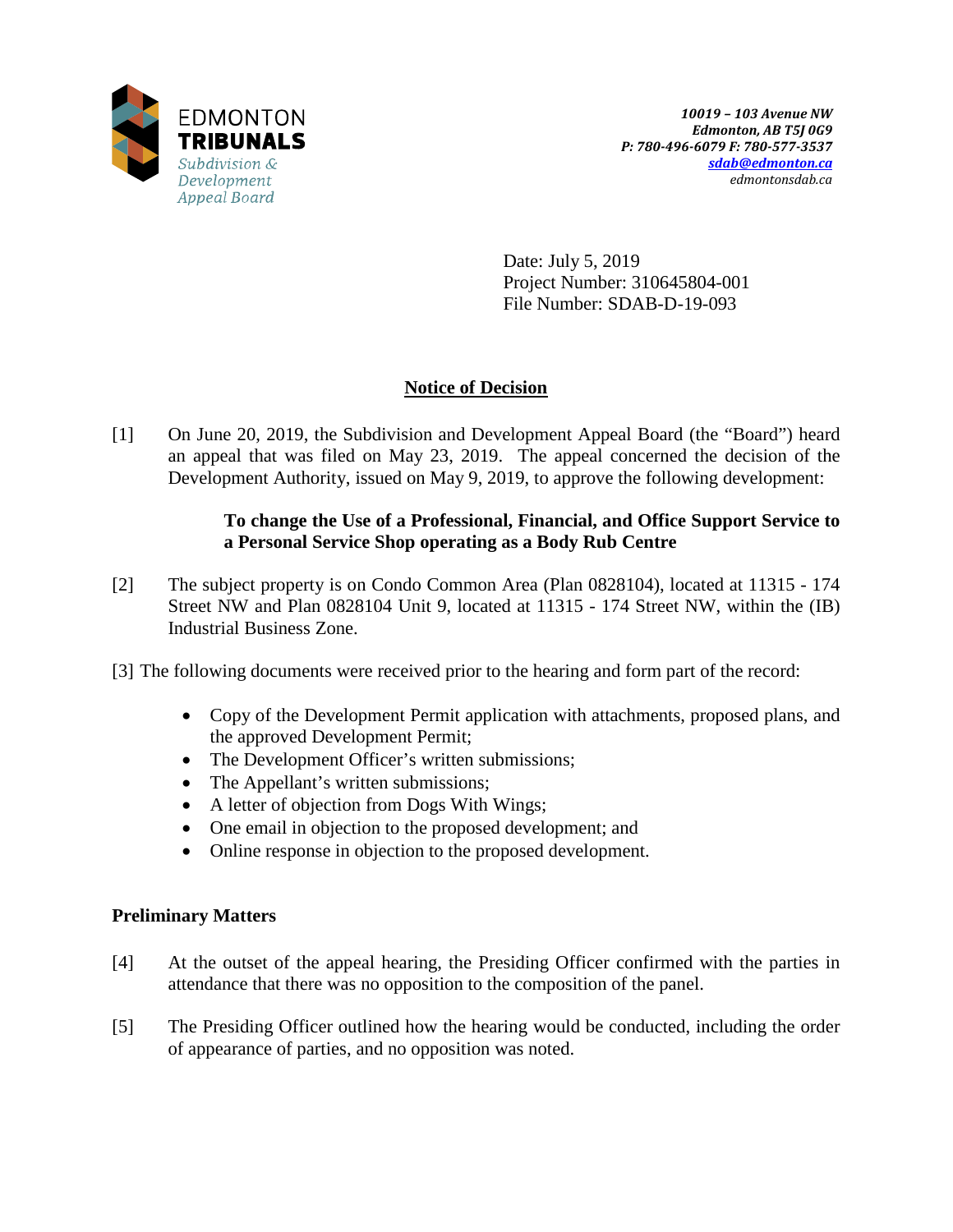[6] The appeal was filed on time, in accordance with Section 686 of the *Municipal Government Act*, RSA 2000, c M-26 (the "*Municipal Government Act*").

### **Summary of Hearing**

- *i) Position of the Appellant, Mr. Krupa, representing River City Electric:*
- [7] The proposed Body Rub Centre is violating City Bylaws because of the regulation that states that "body rub centres must be located at least 100 metres away from places where children can be found".
- [8] Dogs with Wings are located in the same complex and are visited frequently by vulnerable children who have autism or physical disabilities and it was his opinion that the proposed Body Rub Centre is not suitable for this location.
- [9] Even though he filed the appeal, he has been working extensively with Dogs with Wings throughout the process.
- [10] He agreed with the comments provided by another affected property owner that this area has been "break-in" free and there have not been any security concerns. However, the proposed business will bring unwanted visitors into the area and has the potential to create a security concern.
- [11] None of the businesses in this complex operate after 6:00 p.m. However, the proposed business will be operating during the evening hours and increases security concerns for business owners in this complex.
- [12] Mr. Krupa provided the following information in response to questions from the Board:
	- a) The notification map was referenced to identify the location of his business in relation to the location of the proposed business. The proposed development will be located on the second floor at the southwest corner of the building. The main entrance to his business is located on the north side of the building and there is an overhead door located at the rear of the building. He has three parking spaces which are located at the front of his business.
	- b) There is no crime in this area because there is currently no reason for anyone to come into this area. The proposed business will change this situation because of the fact that it will bring unknown people into the area which creates a security concern.
	- c) The appeal was filed primarily because of his concerns about the impact that the proposed development will have on Dogs with Wings.
	- d) It was his opinion that this type of business will create security concerns although he could not provide evidence to support that contention.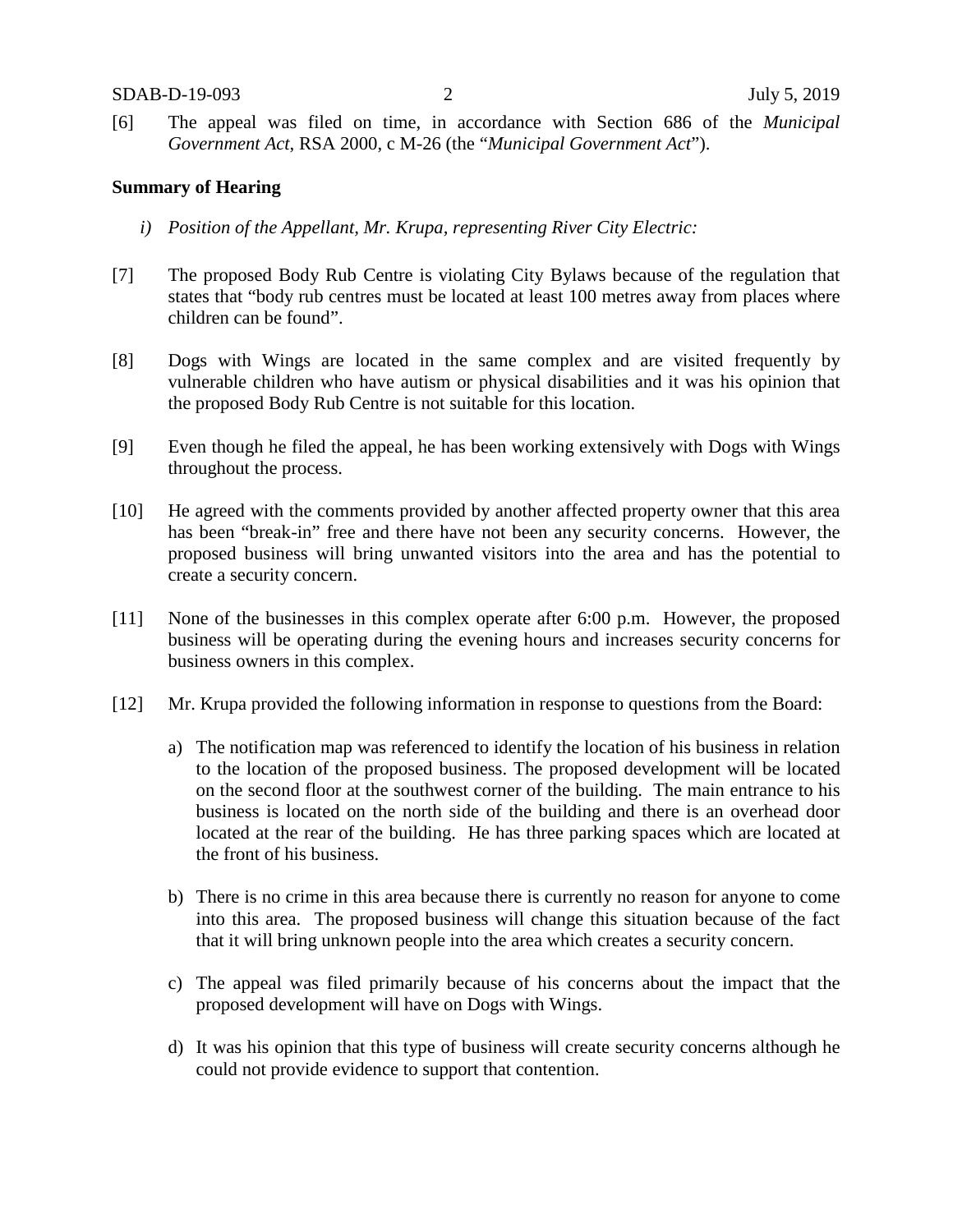- e) He acknowledged that he had reviewed the CPTED Report but questioned the fact that the report was prepared by the owner of the proposed business.
- f) Each individual business owner is responsible for their own security systems.
- g) It was his opinion that vehicles parked in the parking lot in the evening hours will bring crime into the area.
- h) The café located in the building is only open until 3:00 p.m. Their primary service is over the lunch hour and they are not open on the weekends.
- *ii) Position of Affected Property Owners in Support of the Appellant*

#### *Dogs with Wings – Ms. Slessor*:

- [13] The notification map was referenced to illustrate that Dogs with Wings operates from the last two bays located at the north end of the building in which the proposed development will be located. The fenced area located at the rear of the building on the south side is owned by NAPA Auto Parts and has been donated for their use to provide a training area and for foster families to use as an off-leash location for their dogs.
- [14] The entrance to the proposed Body Rub Centre is located at the southwest corner of the same building and they will share the parking lot. As such, there is a high likelihood that their clientele will come into contact with customers of the Body Rub Centre.
- [15] This is not an issue of morality; it is understood that the City of Edmonton has determined that these types of businesses are viable and acceptable ventures subject to the regulatory regime. The primary concern of Dogs with Wings is that the proposed Body Rub Centre will create risks or environmental conditions which will affect their clients who are less able to cope with stressful or unusual situations.
- [16] It has been proven that tension and stress in a client negatively impacts the ability of the dog to sense and react to the client's needs.
- [17] It is their concern that the proposed Body Rub Centre will result in more stress for their clients who will have to walk past the location of the proposed business to access public transit or to be picked up or dropped off.
- [18] There is also a public interest issue posed by locating a Body Rub Centre in the immediate vicinity of the vulnerable women at the federal women's penitentiary that is located across the street from the subject site. Dogs with Wings is involved in a volunteer program with the prison where at least three times a week a female prisoner walks independently from the prison across the parking lot to their facility and then back to the prison. It was their opinion, that walking past a Body Rub studio and its clientele would not be conducive to the prisoners' re-integration and recovery.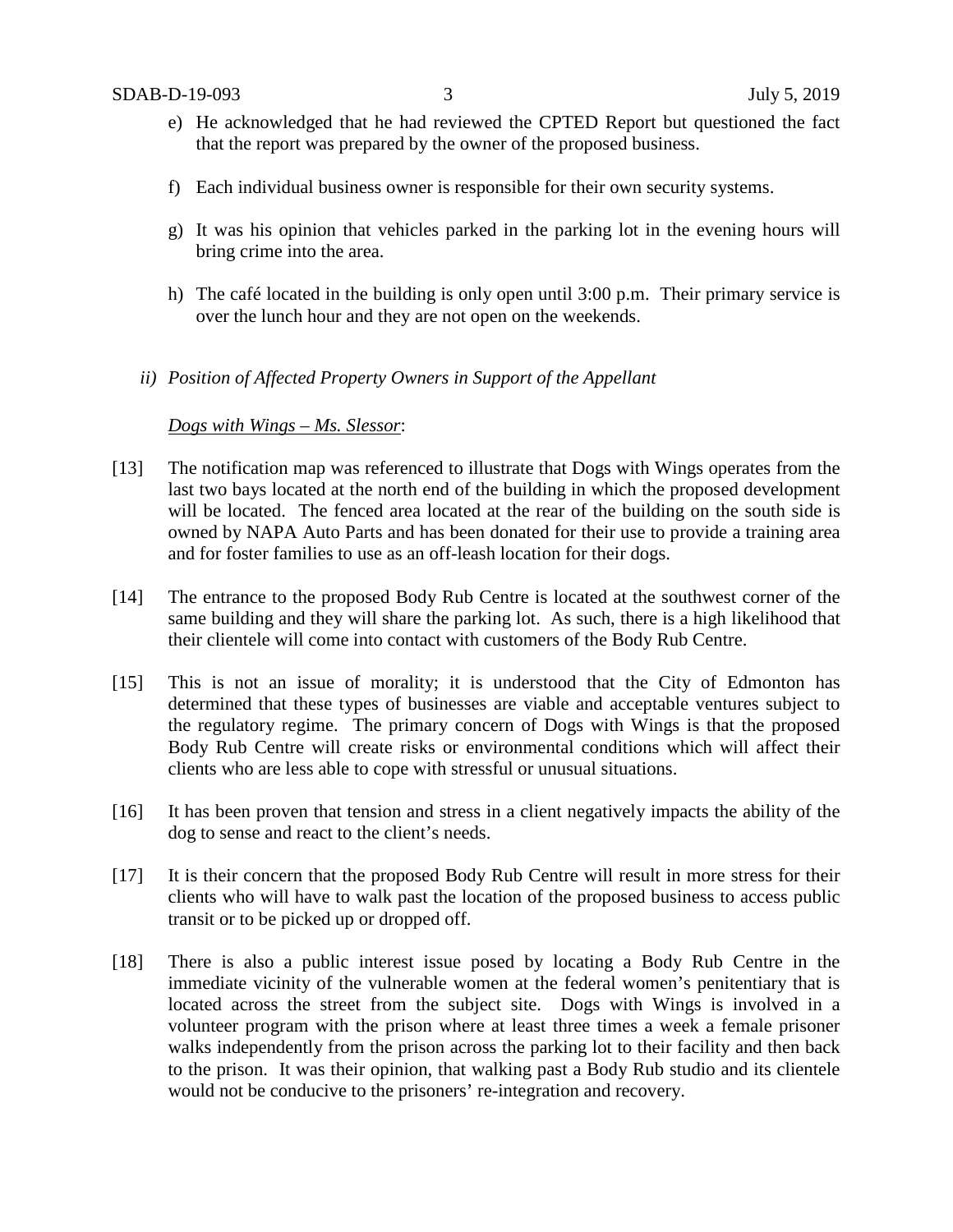- [19] Dogs with Wings is a charitable organization that has been in operation since 1996. Families, children, disabled and vulnerable people form the core of their operations. Their organization contributes towards the improvement of the quality of life of their clients who have few, if any, other opportunities to receive similar assistance in Edmonton.
- [20] Based on previous conversations with the business owner, she urged the Board to carefully review all of the information that has been submitted by the Applicant to ensure that she has been completely candid regarding the intent of the business.
- [21] The prison is located across the street and of course has security cameras and fencing. She also noted that the prison refused to provide security footage following a break in to one of the businesses.
- [22] It was noted that the play structures and training area used by Dogs with Wings on the south side of the building were not captured in the photographs submitted by the Respondent.
- [23] Ms. Slessor provided the following information in response to questions from the Board:
	- a) Her daughter has cerebral palsy and is at the centre at least three times a month to help with dog training. She often walks back and forth around the building and is concerned that she may be exposed to employees or clients of the proposed Body Rub Centre whot are dressed erotically.
	- b) School children often visit the facility to attend cheque presentations or tour the facility and will have to pass the site of the proposed business to access their location. This is a concern for children and vulnerable clients who may not have the capacity to protect themselves or understand the situation.
	- c) She has personally witnessed men sitting in their vehicles before and after attending appointments at a Body Rub Centre that is located in close proximity to a business that she frequents.
	- d) It was acknowledged that the Development Officer determined that the proposed development is not located within 100 metres of a restricted Use. However, Dogs with Wings is one of only five accredited Service Dog Training Centres in Canada and 200 in the world. The work that they do is unique and specialized and it is difficult to categorize their Use.
	- e) It may become difficult for school groups to attend the facility once parents become aware of the proximity to a Body Rub Centre and foster families may not feel safe coming to use the training facilities in the evening.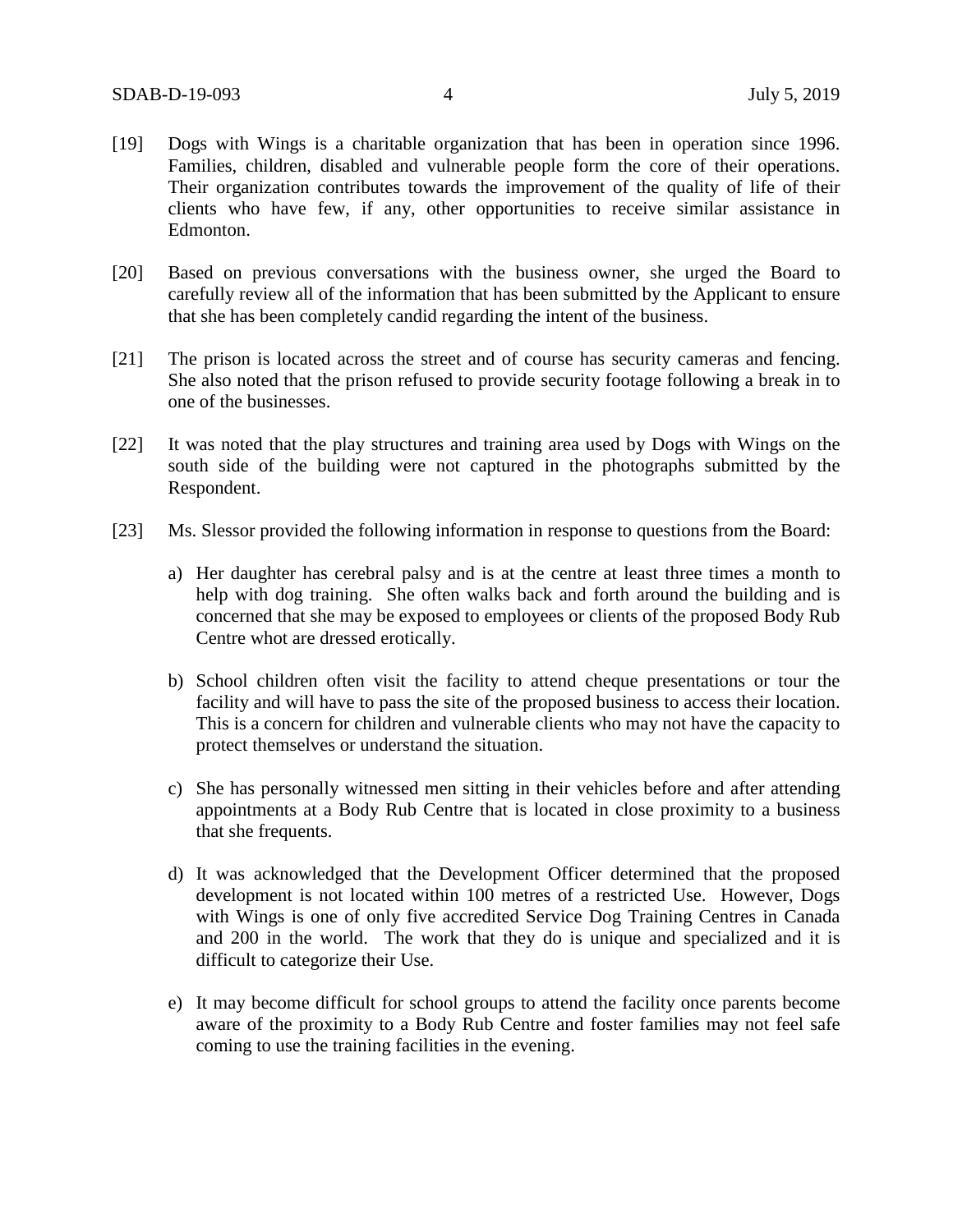- f) Their clients and foster families will have to pass by the entrance to the proposed Body Rub Centre to access the training area at the rear of the building.
- g) Public transit is located west of the complex along 174 Street and on 170 Street.
- h) Their concerns were discussed with the volunteer department and the warden of the women's prison.
- [24] There are six parking spaces located at the front of their business and neighbouring business owners have given them permission to use their parking spaces on occasion. Special arrangements have been made to allow their clients to park at the rear of the building which is not a designated parking area.
- [25] Any large trucks or delivery vehicles do not have to pass their location at the north end of the complex.
- [26] School groups and clients using public transit access the facility through the front door. Foster families who drive to the facility often use the rear access.
- [27] There is a sidewalk around the entire complex and dogs in training are often walked around the entire building. Business owners are aware of the training process and are cautious in the area.
- [28] The normal hours of operation are 9:00 a.m. to 5:00 p.m. although some training classes, Board meetings and other special events are held in the evening.
- [29] There are several different types of training programs offered. Traditional fostering involves keeping the dog 24/7 and attending a training course once a week while other foster families bring the puppy to the centre to spend the day and then take it home in the evening.
- [30] It costs \$40,000 and takes two years to train a dog but a client only pays \$1.00. That is why donations are critical to their operation.
- [31] The fenced area at the rear of the building is used primarily by foster families and trainers who receive an access code and have special permission to use the facility.
	- *iii) Position of the Development Officer, Mr. Chow:*
- [32] The development was approved based on his determination that the Personal Service Shop operating as a Body Rub Centre is reasonably compatible with the surrounding developments, primarily Professional, Financial and Office Support Services in this complex in a primarily industrial use zoned area with no sensitive uses located nearby.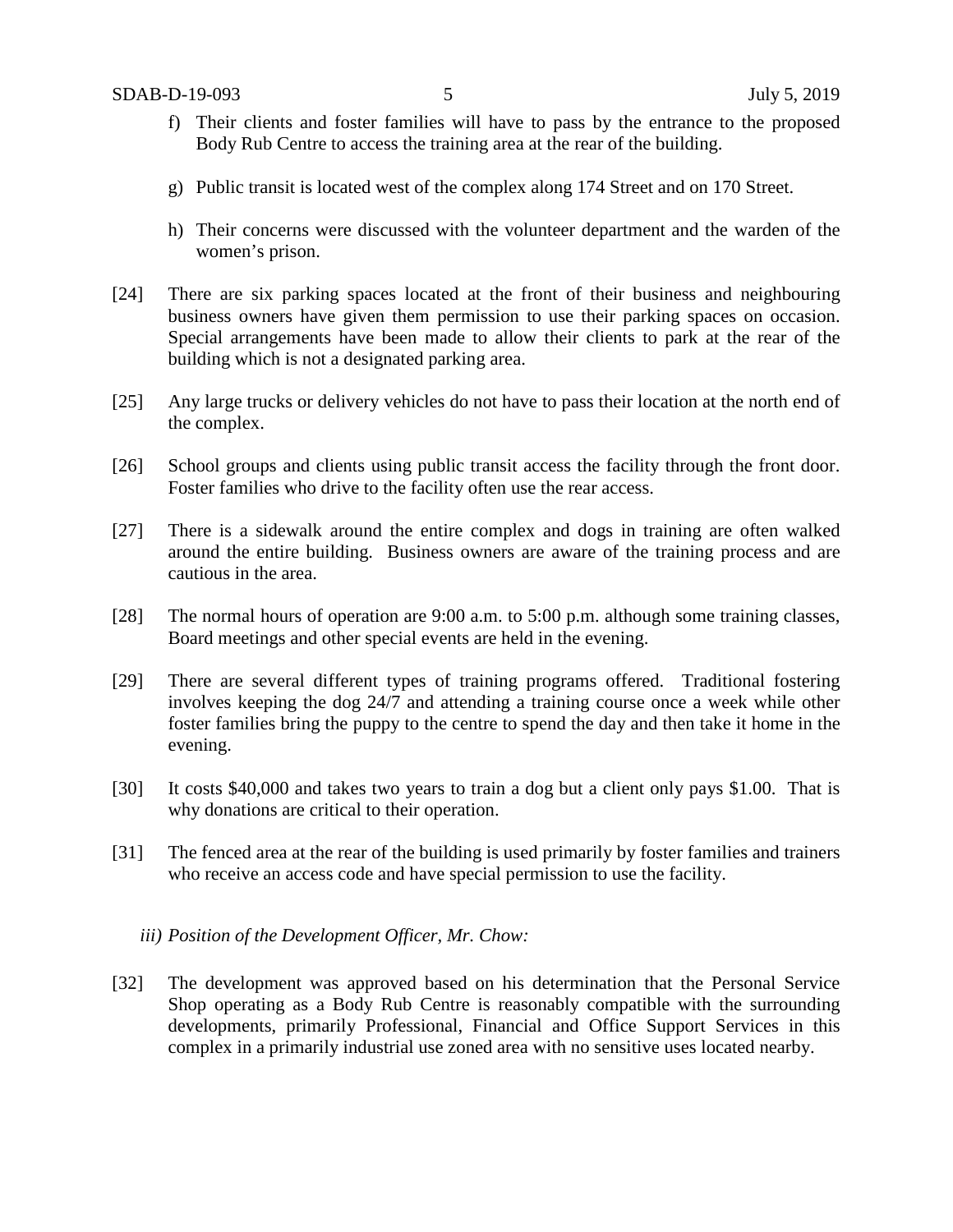- [33] In response to a question, he indicated that he would not change his decision based on the evidence that was provided by the Appellant or Dogs with Wings. The proposed development complies with all of the development regulations and there are no valid planning reasons to deny the property owner's right to that use.
	- *iv) Position of the Respondent, Ms. Rogers:*
- [34] She has worked in the industry for 15 years and has owned her own business since 2007.
- [35] She has a great relationship with the Edmonton Police Service ("EPS") and they work together to ensure her facilities are safe and operated in a community friendly manner. She goes above and beyond to ensure that all of the bylaw requirements are met and has never received a bylaw infraction.
- [36] All of the women and men who work in her facilities undergo extensive criminal background checks. They are all sub-contractors who are required to take a course offered by the City of Edmonton.
- [37] She completed the basic Crime Prevention Through Environmental Design course ("CPTED") offered by the EPS in April, 2019 because of her desire to provide a safe work environment. She completed the CPTED Report required for this development permit application based on all of the requirements.
- [38] She works closely with CEASE (the Centre to End All Sexual Exploitation) and offers assistance to men and women that she encounters with substance abuse problems and provides assistance to get out of the sex trade business if that is their choice.
- [39] It was her opinion that the proposed Body Rub Centre will improve security at this business condominium complex because it will operate in the evening and will provide more surveillance of the site.
- [40] Based on her experience as a business owner, nothing happens in a parking lot between attendants and clients. The businesses located in close proximity to her facility located on Stony Plain Road have never expressed any concerns or experienced any break-ins during the twelve years that it has been in operation.
- [41] Security cameras will be installed inside and outside of the proposed location and will improve security in the area.
- [42] It was her opinion that all of the objections are based on morality issues and there is no legal argument to deny the proposed development.
- [43] Dogs with Wings does not service groups of vulnerable individuals and is not included on the list of sensitive Uses. It was her opinion that the objections are based on speculation and bias.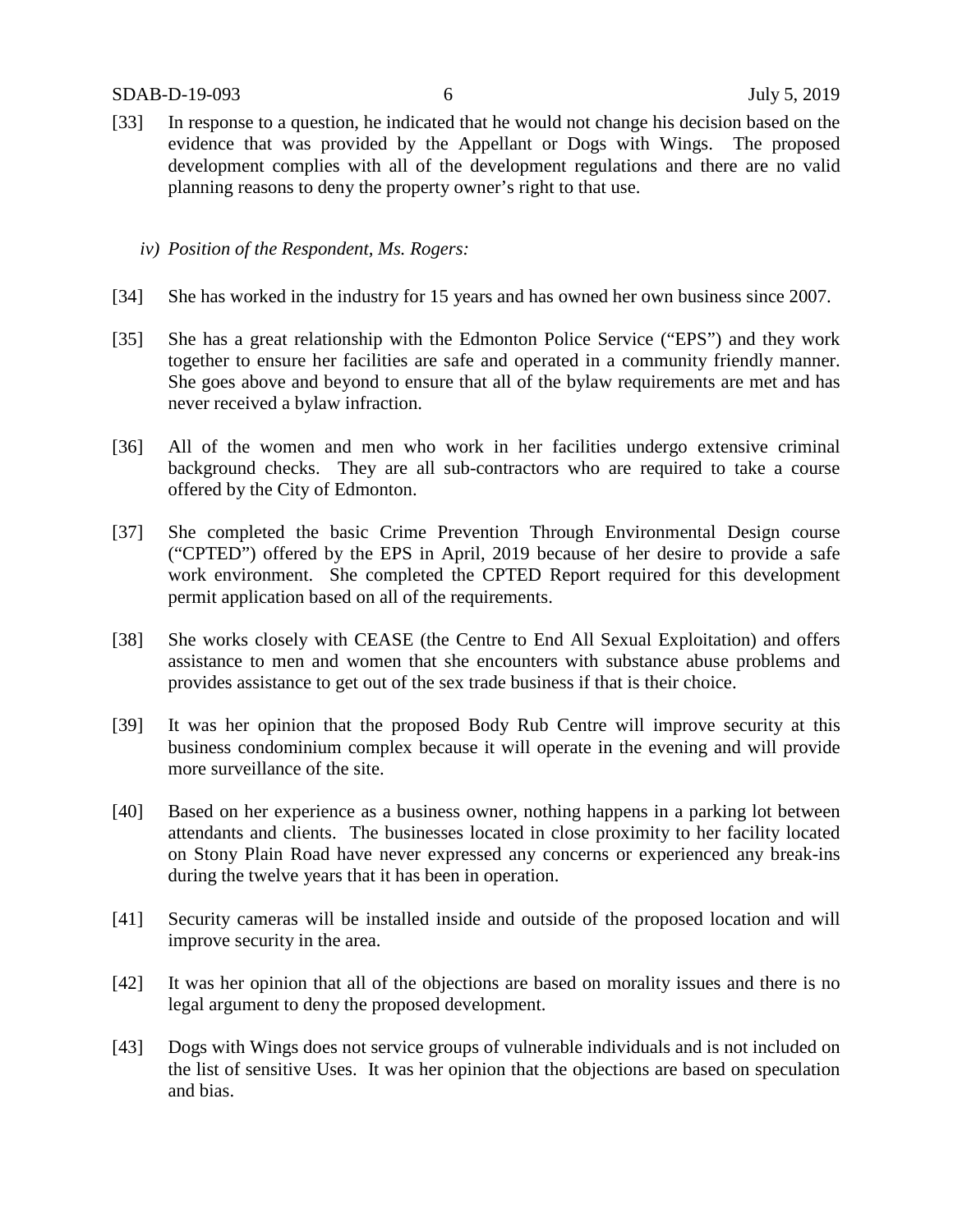- [44] The Body Rub Centres that she currently operates are the best in the City and she has implemented a strict set of rules that have to be followed by herself and her staff.
- [45] It is her goal to ensure that her attendants, clients and surrounding businesses are safe.
- [46] The media portrayals of this business are not accurate. The employees dress normally when coming and going from the business. If they do wear lingerie, it is done inside their rented room, inside the building.
- [47] Ms. Rogers provided the following information in response to questions from the Board:
	- a) Signage will not be erected in order for her business to keep a low profile. The business logo is an "apple" symbol that will be installed on the door as well as an open or closed sign.
	- b) It has been her experience that clients tend to park on the street away from the location. However, there is parking available near the entrance to the business at the southwest corner of the building. Her clients would not have a need to park or walk by the north end of the complex where Dogs with Wings are located.
	- c) Most of her businesses average between two and ten client visits per day. Clients stay between 15 minutes and an hour.
	- d) She spoke to the owners of the café and their only request was that her clients not use the parking at the front of the building between 12:00 Noon and 3:00 p.m.
	- e) She agreed to the request of the owner of the building that her clients use parking at the southwest end of the parking lot and not drive through the area at the rear of the building that is used by Dogs with Wings. She would be amenable to having a condition imposed on the approved development permit that her clients are not allowed to access the site at the rear of the building.
	- f) The windows on the ground floor are clear glass and provide an open view to the stairwell. The "apple" logo will be installed on the fire rated door just around the corner of the building.
	- g) It was her opinion that the information provided by Dogs with Wings regarding pre and post appointment activity was simply anecdotal. It has been her experience that clients do not sit in their vehicles for long periods of time either pre or post appointment. There have never been any nuisance issues in parking lots associated with the other businesses that she is currently operating.
	- h) Based on past experience her clients will either park on the street or close to the entrance to the business.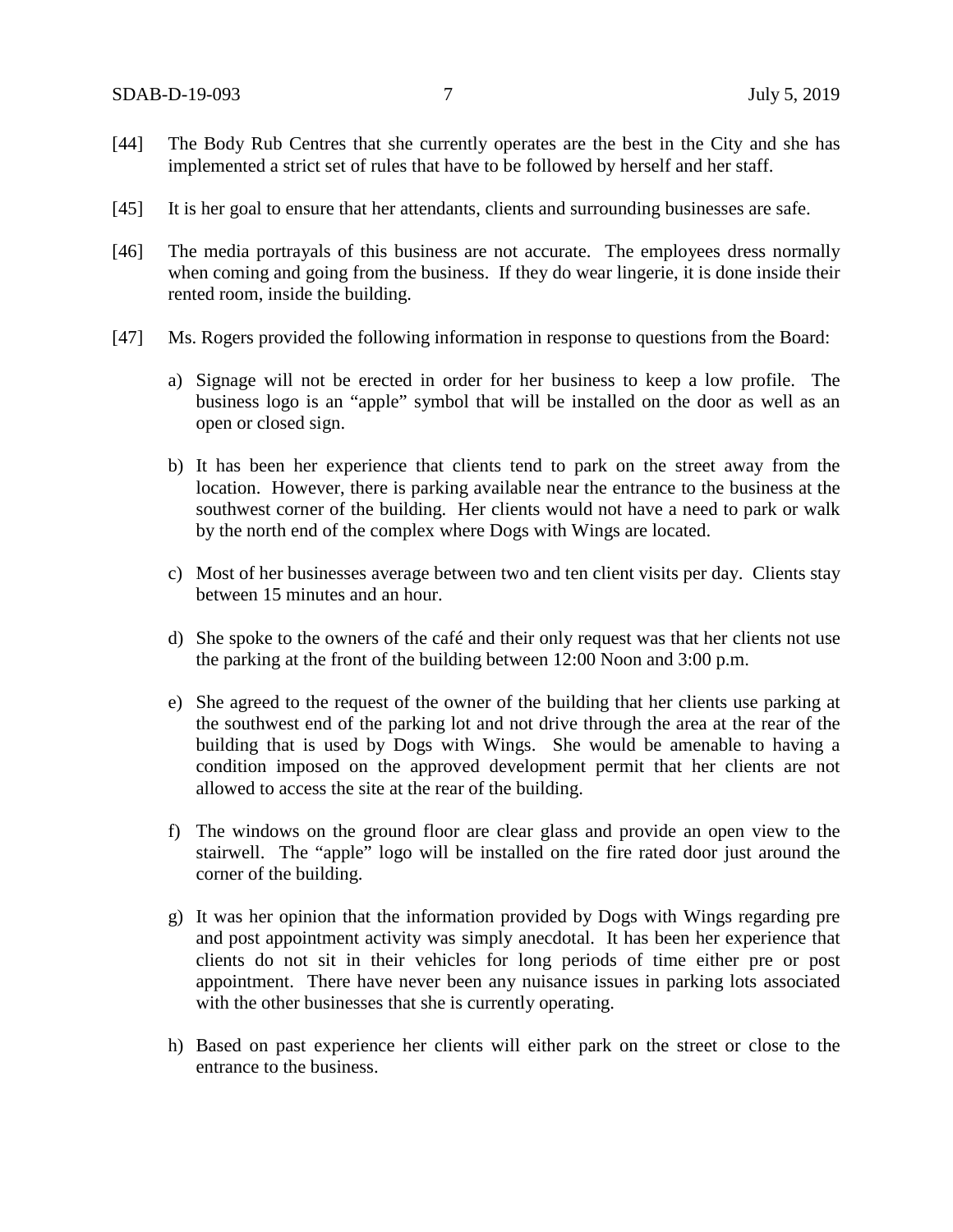- i) More detailed signage will be erected inside the building at the top of the stairs so that anyone who comes in by mistake will be aware of the nature of her business before they enter the door located on the second floor.
- j) Panic buttons will be installed in her business to address problems if they arise and she works with the EPS to address any such problems.
- k) The only concern expressed by the condominium corporation was that she will ensure that her clients park on the street.
- *v) Position of an Affected Party in Support of the Respondent:*

*Ms. Cote*

- [48] She has worked in the sex trade industry for many years and for many different owners but has never felt more comfortable in a work environment than she does working for Ms. Rogers.
- [49] The City of Edmonton properly licenses Body Rub Centres and supports sex workers. Resources are provided and used to mediate with the general public.
- [50] If a child or other individual happens to wander into a facility they would be politely told that it is an adult only establishment and they would be guided out. Many individuals who work in this industry have children of their own and are not corrupt spirits.
- [51] There are no statistics to support the contention that Body Rub Centres increase crime. It was her opinion that they improve safety because of the nature of the business. Due to the bias and negative connotations associated with the business, patrons do not loiter and conduct themselves as discretely as possible.
- [52] It was her opinion that most of the opposition to this business is based on bias. She is not a bad person and appreciates the opportunity to be heard fairly. Body Rub Centres and the people who work in the industry do not pose a risk to society or other businesses.

#### *vi) Rebuttal of the Appellant*

- [53] Mr. Krupa questioned whom the Respondent spoke to on the condominium board because the condominium complex is not independently owned, each unit is owned by the individual business owner.
- [54] He is a member of the condominium board and confirmed that the board did not receive notice of the proposed development. The only notice he received was as a business owner.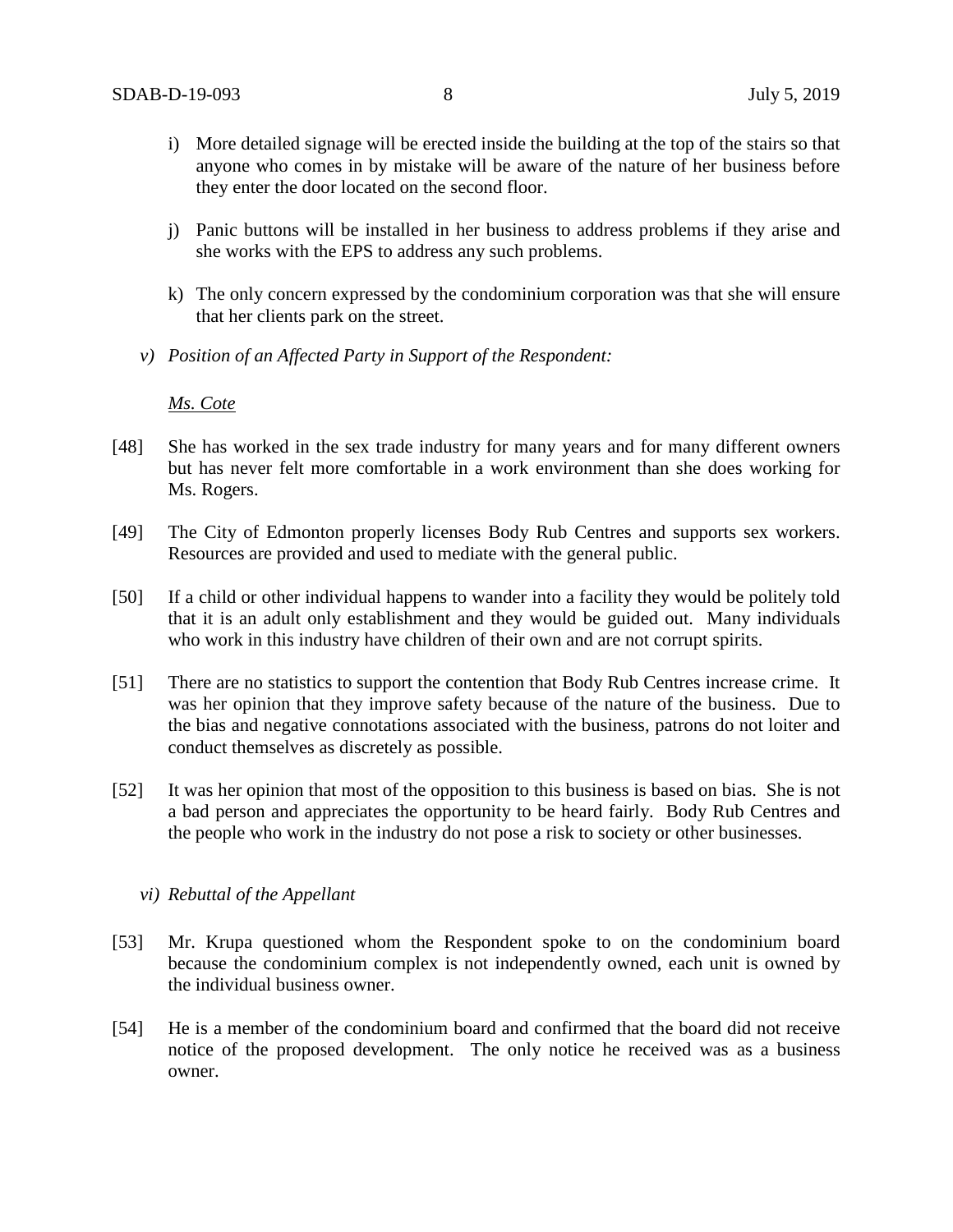- [55] He has spoken to the owner of the café who also expressed concern regarding the negative impact of the proposed business. The café is located in the bay below the site of the proposed Body Rub Centre, which is on the second floor, and he expressed concern that the existing services will not support both uses.
- [56] Installing an apple logo on the door could entice vulnerable people into the building.
- [57] Dogs with Wings do great work and, although they will continue to operate regardless of whether the proposed Body Rub Centre is approved, he asked the Board to consider the impact of the proposed business. Schools will question whether or not to send children to the facility and the volunteer program with the women's prison will be negatively impacted.
- [58] Dogs with Wings is fully dependent on charitable donations that could be severely impacted if the proposed development is approved.
- [59] In response to a question, Mr. Krupa confirmed that there are 16 condominium units in the complex and that only the individual owners received notice, not the condominium corporation.

#### **Decision**

[60] The appeal is **DENIED** and the decision of the Development Authority is **CONFIRMED**. The development is **GRANTED** as approved by the Development Authority subject to conditions.

### **Reasons for Decision**

- [61] A Personal Service Shop is a Discretionary Use in the (IB) Industrial Business Zone, pursuant to section 400.3(23) of the *Edmonton Zoning Bylaw*.
- [62] Section 7.4(43) of the *Edmonton Zoning Bylaw* states:

A Personal Service Shop means development used for the provision of personal services to an individual which are related to the care and appearance of the body, or the cleaning and repair of personal effects. This Use includes barbershops, hairdressers, beauty salons, tailors, dressmakers, shoe repair shops and dry cleaning establishments and laundromats. This Use does not include Health Services.

- [63] A Body Rub Centre is a type of Personal Service Shop.
- [64] The proposed development complies with all applicable development regulations, including the requirements of Section 97.1 of the *Edmonton Zoning Bylaw*, which states: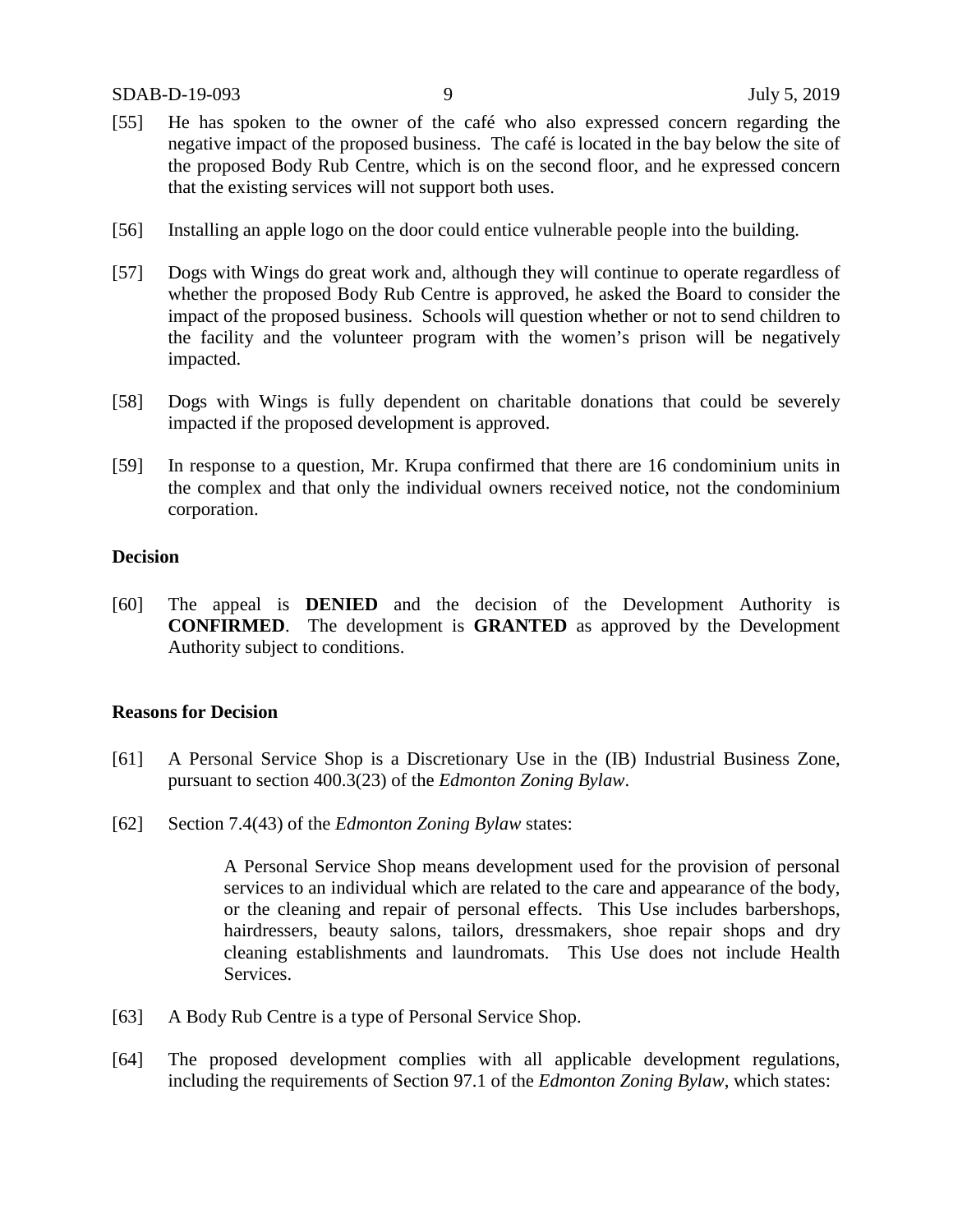At the time a Development Permit application is made for a Body Rub Centre, the proposed location of the Body Rub Centre shall not be closer than 100.0 metres from any Site having a valid development permit for Public Education Services, Private Education Services, Public Park sites, Child Care Services, Temporary Shelter Services, and/or Extended Medical Treatment Services.

- [65] Because the proposed development is a Discretionary Use, notices were sent to the appropriate parties that the proposed change in Use from a Professional, Financial and Office Support Service to a Personal Service Shop operating as a Body Rub Centre had been approved.
- [66] The proposed development is located in a business condominium complex comprised of 16 bays. The Appellant, one of the condominium owners, expressed concern that the proposed development would bring unknown individuals into the area after 6:00 p.m. In his opinion, this would result in an increase in crime in what has been an area without break-ins. However, he was not able to provide any evidence or studies to support the contention that crime is likely to increase because of the presence of a Body Rub Centre.
- [67] Another business that received notice of the approval wrote in to express concern that the proposed development would impact the safety and wellbeing of its employees. However, once again, no evidence was provided to support that concern.
- [68] One of the main opponents to the proposed development was the owner of Dogs with Wings. This business involves the training of service dogs to assist people with disabilities. Children and adults with significant physical, mental and emotional challenges frequent the facility during normal business hours but also in the evening to attend special training sessions and events. Inmates from the neighbouring Women's Penitentiary also visit the business as part of a special volunteer program.
- [69] The primary concern of Dogs with Wings was that their clientele would encounter individuals in vehicles in the parking lot, either waiting for their appointment at the proposed Body Rub Centre or sitting in their vehicles after their appointment. The contention was that this could cause the clientele of Dogs with Wings unnecessary anxiety and stress. There was also a concern that the presence of a Body Rub Centre would deter the clientele of Dogs with Wings from attending their business or donating money to support it.
- [70] However, the Respondent owner of the proposed Body Rub Centre provided evidence that the industry is heavily regulated and there is ongoing contact with EPS and other agencies to ensure that the business is run safely and within the imposed regulations. Based on her experience from operating her business at other locations, her employees do not engage with clients in the parking lot and she has never received a complaint regarding any negative activity occurring in the parking lot. Further, there will be nothing on the outside of the building to indicate that there is a Body Rub Centre located within.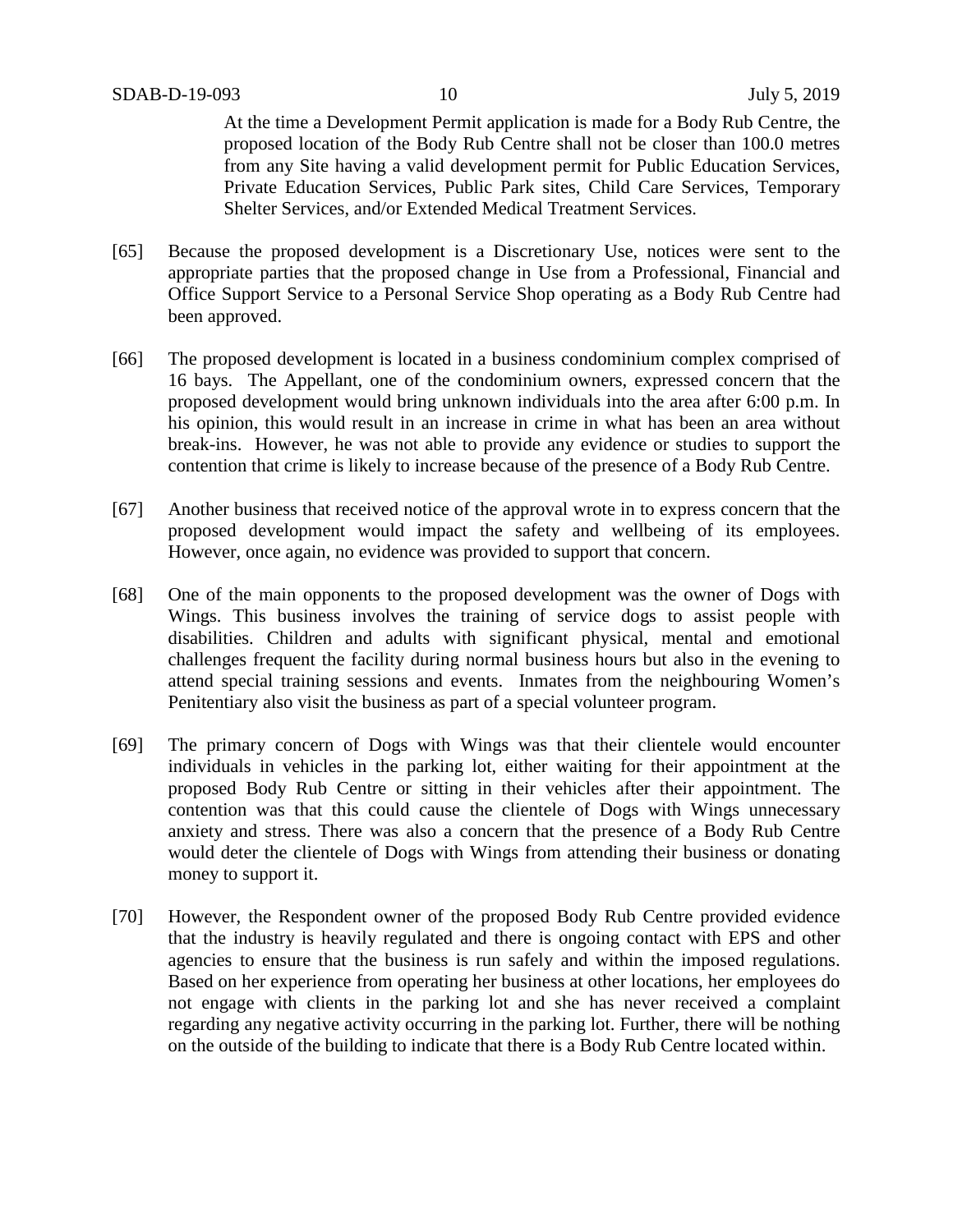- [71] Because this is a discretionary development, the Board must be satisfied that it is reasonably compatible with surrounding Uses. The Board finds that the proposed development will be reasonably compatible with surrounding Uses for the following reasons:
	- a) The only signage for the proposed development will be an "apple" logo that will be installed on an outside door. There will be nothing on the exterior of the building indicating that there is a Body Rub Centre within the building.
	- b) The Body Rub Centre will be located at the opposite end of the building from the bays that are used by Dogs with Wings. There is a considerable distance between the entrance to the proposed business and the entrance to Dogs with Wings that will minimize any potential contact between the clientele of the two operations.
	- c) The Board finds that clients of the Body Rub Centre are likely to park on the street in front of the building or use one of the parking spaces closest to the entrance to the business, well away from Dogs with Wings.
	- d) The Board accepts the evidence of the Respondent based on her experience from operating similar businesses at other locations in the city that her clientele do not loiter in the area either before or after appointments.
	- e) The Board notes that a Crime Prevention Through Environmental Design Report was submitted with respect to the proposed development and is satisfied that the Body Rub Centre will comply with all the applicable requirements. Although concerns were expressed that the report was prepared by the Respondent herself rather than an independent person, a copy of the Respondent's accreditation certificate was submitted to confirm that she is qualified to prepare such a report.
	- f) No evidence was provided that crime is likely to increase in an area where a Body Rub Centre is developed.
	- g) The Board finds, based on a review of the evidence provided that neither the proposed Body Rub Centre nor its clientele, will have any significant impact on the other businesses that are operating in this condominium complex.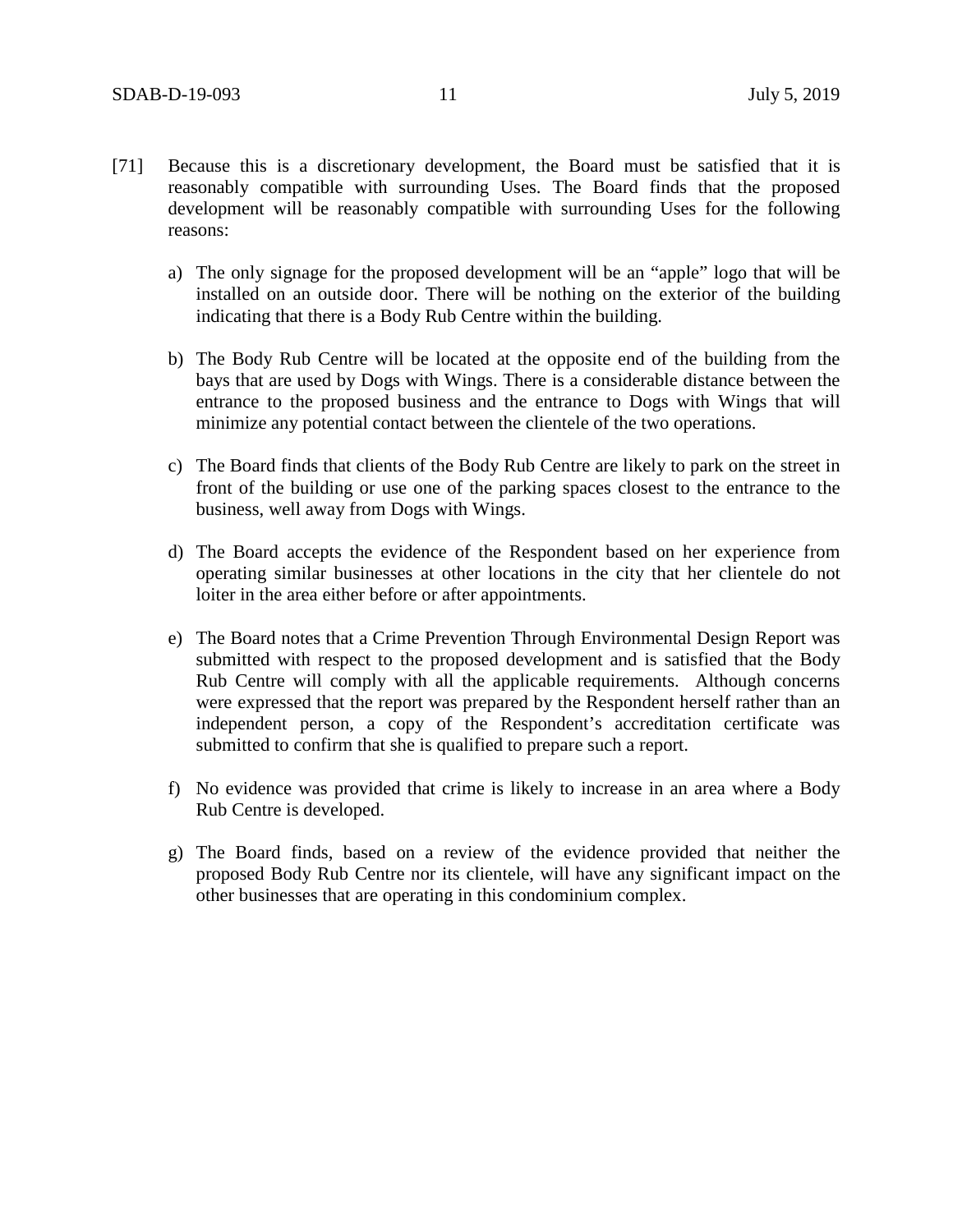[72] Based on all of the above, the Board concludes that there is no valid planning reason to deny the proposed development.

Mr. M. Young, Presiding Officer Subdivision and Development Appeal Board

Board members in attendance: Ms. K. Cherniawsky, Ms. E. Solez, Mr. D. Fleming, Mr. C. Buyze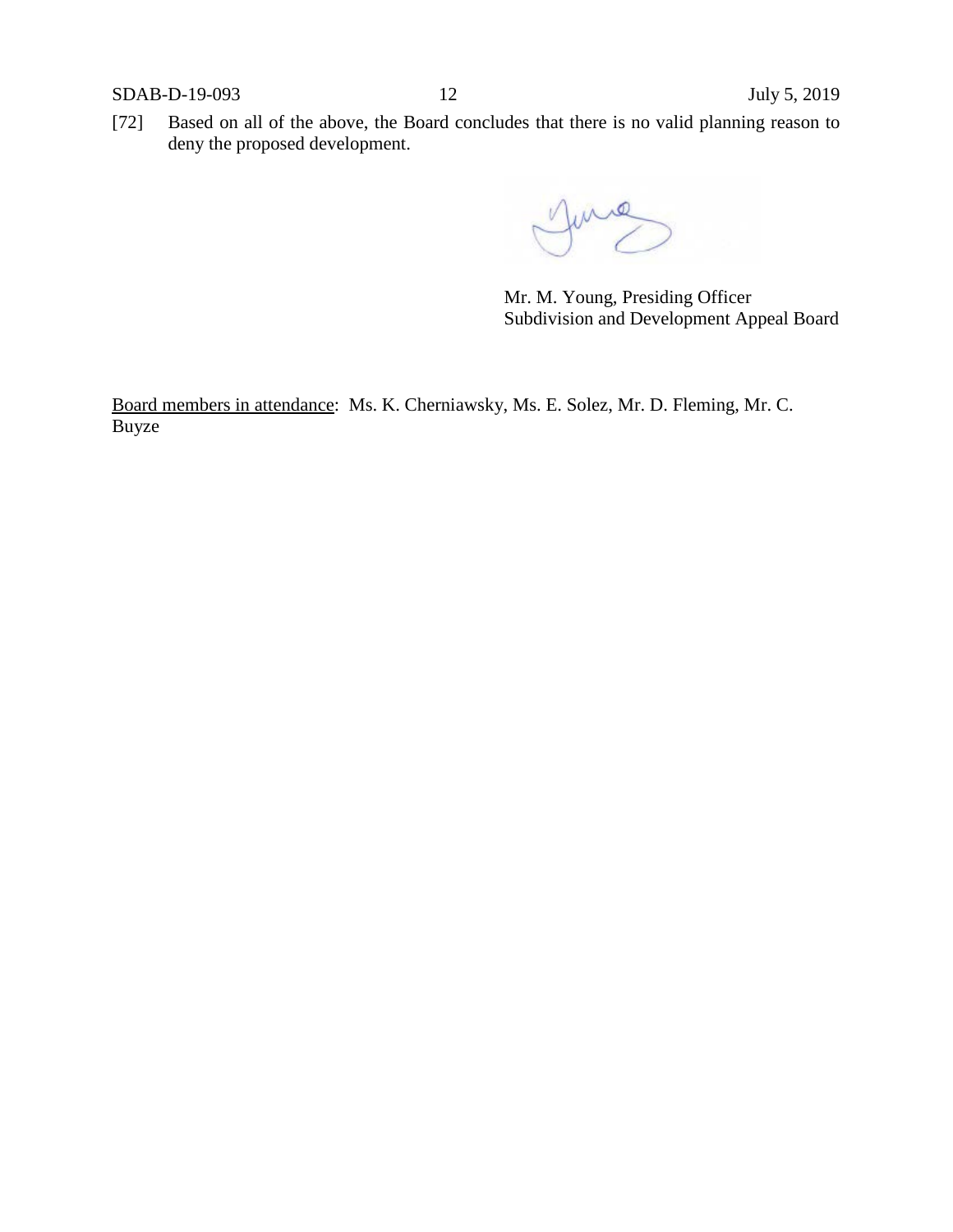#### **Important Information for the Applicant/Appellant**

- 1. This is not a Building Permit. A Building Permit must be obtained separately from the Sustainable Development Department, located on the 2nd Floor, Edmonton Tower, 10111 – 104 Avenue NW, Edmonton, AB T5J 0J4.
- 2. Obtaining a Development Permit does not relieve you from complying with:
	- a) the requirements of the *Edmonton Zoning Bylaw*, insofar as those requirements have not been relaxed or varied by a decision of the Subdivision and Development Appeal Board,
	- b) the requirements of the *Alberta Safety Codes Act*,
	- c) the *Alberta Regulation 204/207 – Safety Codes Act – Permit Regulation*,
	- d) the requirements of any other appropriate federal, provincial or municipal legislation,
	- e) the conditions of any caveat, covenant, easement or other instrument affecting a building or land.
- 3. When an application for a Development Permit has been approved by the Subdivision and Development Appeal Board, it shall not be valid unless and until any conditions of approval, save those of a continuing nature, have been fulfilled.
- 4. A Development Permit will expire in accordance to the provisions of Section 22 of the *Edmonton Zoning Bylaw, Bylaw 12800*, as amended.
- 5. This decision may be appealed to the Alberta Court of Appeal on a question of law or jurisdiction under Section 688 of the *Municipal Government Act*, RSA 2000, c M-26. If the Subdivision and Development Appeal Board is served with notice of an application for leave to appeal its decision, such notice shall operate to suspend the Development Permit.
- 6. When a decision on a Development Permit application has been rendered by the Subdivision and Development Appeal Board, the enforcement of that decision is carried out by the Sustainable Development Department, located on the 2nd Floor, Edmonton Tower, 10111 – 104 Avenue NW, Edmonton, AB T5J 0J4.

*NOTE: The City of Edmonton does not conduct independent environmental checks of land within the City. If you are concerned about the stability of this property for any purpose, you should conduct your own tests and reviews. The City of Edmonton, when issuing a development permit, makes no representations and offers no warranties as to the suitability of the property for any purpose or as to the presence or absence of any environmental contaminants on the property.*